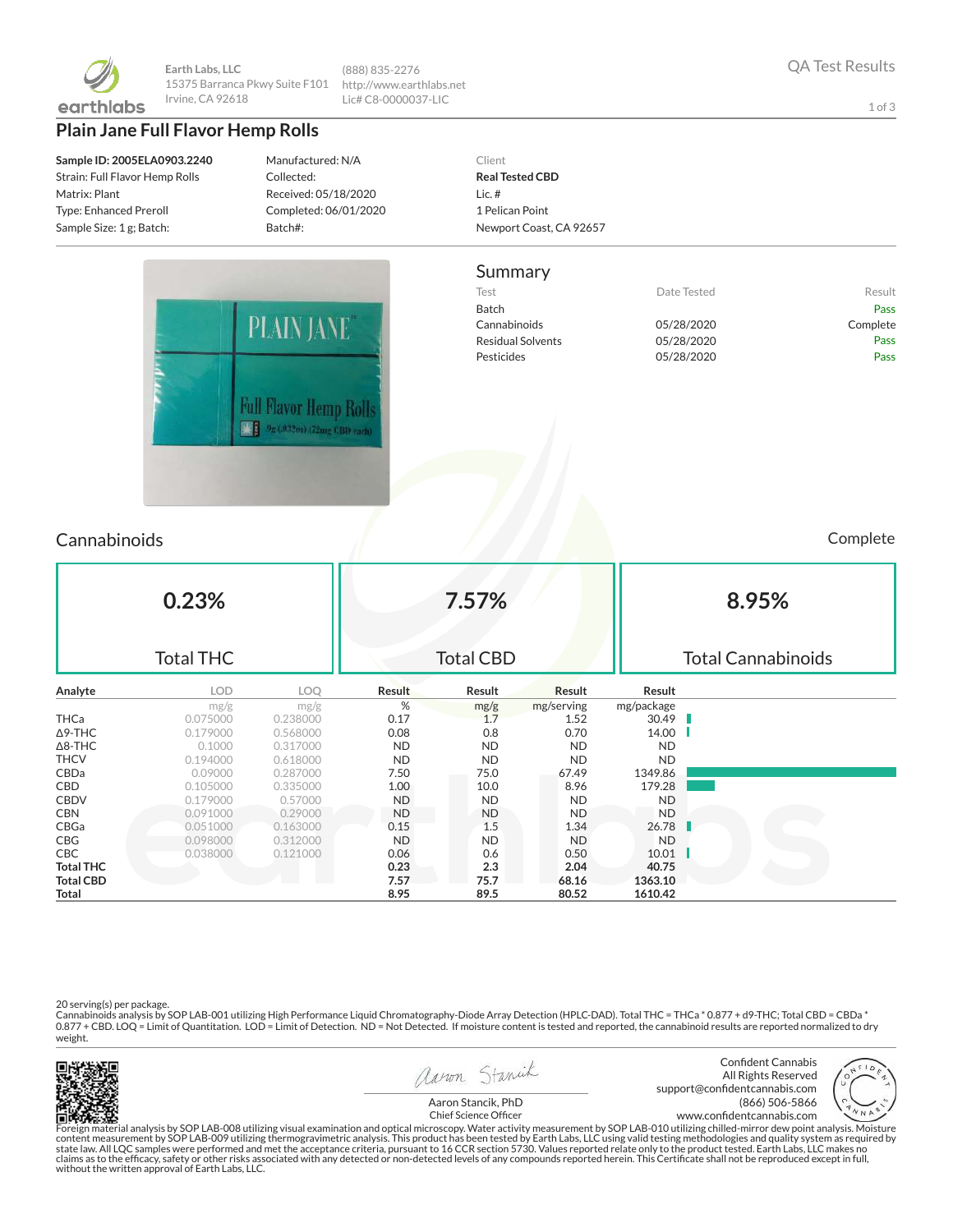

**Earth Labs, LLC** 15375 Barranca Pkwy Suite F101 http://www.earthlabs.net Irvine, CA 92618

# **Plain Jane Full Flavor Hemp Rolls**

| Sample ID: 2005ELA0903.2240    | Manufactured: N/A     | Client                  |
|--------------------------------|-----------------------|-------------------------|
| Strain: Full Flavor Hemp Rolls | Collected:            | <b>Real Tested CBD</b>  |
| Matrix: Plant                  | Received: 05/18/2020  | Lic. $#$                |
| Type: Enhanced Preroll         | Completed: 06/01/2020 | 1 Pelican Point         |
| Sample Size: 1 g; Batch:       | Batch#:               | Newport Coast, CA 92657 |

(888) 835-2276 Lic# C8-0000037-LIC

### Residual Pesticides Pass and the extensive part of the extensive part of the extensive pass and the extensive pass

| Analyte             | <b>LOD</b> | <b>LOO</b> | Limit          | <b>Result</b> | <b>Status</b> | Analyte                   | LOD       | <b>LOO</b> | Limit          | <b>Result</b>                    | <b>Status</b> |
|---------------------|------------|------------|----------------|---------------|---------------|---------------------------|-----------|------------|----------------|----------------------------------|---------------|
|                     | $\mu$ g/g  | $\mu$ g/g  | $\mu$ g/g      | $\mu$ g/g     |               |                           | $\mu$ g/g | $\mu$ g/g  | $\mu$ g/g      | $\mu$ g/g                        |               |
| Abamectin           | 0.022      | 0.066      | 0.1            | <b>ND</b>     | Pass          | Fludioxonil               | 0.015     | 0.046      | 0.1            | <b>ND</b>                        | Pass          |
| Acephate            | 0.004      | 0.012      | 0.1            | <b>ND</b>     | Pass          | Hexythiazox               | 0.007     | 0.021      | 0.1            | <b>ND</b>                        | Pass          |
| Acequinocyl         | 0.015      | 0.044      | 0.1            | <b>ND</b>     | Pass          | Imazalil                  | 0.029     | 0.086      | 0.029          | <b>ND</b>                        | Pass          |
| Acetamiprid         | 0.005      | 0.015      | 0.1            | <b>ND</b>     | Pass          | Imidacloprid              | 0.008     | 0.024      | 5              | <loo< td=""><td>Pass</td></loo<> | Pass          |
| Aldicarb            | 0.025      | 0.074      | 0.025          | <b>ND</b>     | Pass          | <b>Kresoxim Methyl</b>    | 0.025     | 0.074      | 0.1            | <b>ND</b>                        | Pass          |
| Azoxystrobin        | 0.009      | 0.028      | 0.1            | <b>ND</b>     | Pass          | Malathion                 | 0.028     | 0.084      | 0.5            | <b>ND</b>                        | Pass          |
| <b>Bifenazate</b>   | 0.005      | 0.014      | 0.1            | <b>ND</b>     | Pass          | Metalaxyl                 | 0.026     | 0.079      | $\overline{2}$ | <b>ND</b>                        | Pass          |
| <b>Bifenthrin</b>   | 0.022      | 0.066      | 3              | <b>ND</b>     | Pass          | Methiocarb                | 0.031     | 0.093      | 0.031          | <b>ND</b>                        | Pass          |
| <b>Boscalid</b>     | 0.014      | 0.042      | 0.1            | <b>ND</b>     | Pass          | Methomyl                  | 0.031     | 0.093      | 1              | <b>ND</b>                        | Pass          |
| Captan              | 0.21       | 0.593      | 0.7            | <b>ND</b>     | Pass          | Mevinphos                 | 0.01      | 0.031      | 0.01           | <b>ND</b>                        | Pass          |
| Carbaryl            | 0.009      | 0.027      | 0.5            | <b>ND</b>     | Pass          | Myclobutanil              | 0.017     | 0.052      | 0.1            | <b>ND</b>                        | Pass          |
| Carbofuran          | 0.018      | 0.054      | 0.018          | <b>ND</b>     | Pass          | <b>Naled</b>              | 0.027     | 0.081      | 0.1            | <b>ND</b>                        | Pass          |
| Chlorantraniliprole | 0.03       | 0.09       | 10             | <b>ND</b>     | Pass          | Oxamyl                    | 0.014     | 0.042      | 0.5            | <b>ND</b>                        | Pass          |
| Chlordane           | 0.023      | 0.075      | 0.023          | <b>ND</b>     | Pass          | Paclobutrazol             | 0.017     | 0.051      | 0.017          | <b>ND</b>                        | Pass          |
| Chlorfenapyr        | 0.007      | 0.022      | 0.007          | <b>ND</b>     | Pass          | <b>Parathion Methyl</b>   | 0.011     | 0.033      | 0.011          | <b>ND</b>                        | Pass          |
| Chlorpyrifos        | 0.018      | 0.054      | 0.018          | <b>ND</b>     | Pass          | Pentachloronitrobenzene   | 0.025     | 0.079      | 0.1            | <b>ND</b>                        | Pass          |
| Clofentezine        | 0.025      | 0.075      | 0.1            | <b>ND</b>     | Pass          | Permethrin                | 0.087     | 0.26       | 0.5            | <b>ND</b>                        | Pass          |
| Coumaphos           | 0.02       | 0.06       | 0.02           | <b>ND</b>     | Pass          | Phosmet                   | 0.02      | 0.06       | 0.1            | <b>ND</b>                        | Pass          |
| Cyfluthrin          | 0.158      | 0.475      | $\overline{2}$ | <b>ND</b>     | Pass          | <b>Piperonyl Butoxide</b> | 0.021     | 0.063      | 3              | 0.091                            | Pass          |
| Cypermethrin        | 0.037      | 0.111      | 1              | <b>ND</b>     | Pass          | Prallethrin               | 0.026     | 0.078      | 0.1            | <b>ND</b>                        | Pass          |
| Daminozide          | 0.01       | 0.03       | 0.01           | <b>ND</b>     | Pass          | Propiconazole             | 0.029     | 0.088      | 0.1            | <b>ND</b>                        | Pass          |
| Diazinon            | 0.008      | 0.024      | 0.1            | <b>ND</b>     | Pass          | Propoxur                  | 0.03      | 0.089      | 0.03           | <b>ND</b>                        | Pass          |
| <b>Dichlorvos</b>   | 0.015      | 0.044      | 0.015          | <b>ND</b>     | Pass          | Pyrethrins                | 0.02      | 0.059      | 0.5            | <b>ND</b>                        | Pass          |
| Dimethoate          | 0.027      | 0.082      | 0.027          | <b>ND</b>     | Pass          | Pyridaben                 | 0.006     | 0.018      | 0.1            | <b>ND</b>                        | Pass          |
| Dimethomorph        | 0.016      | 0.048      | $\overline{2}$ | <b>ND</b>     | Pass          | Spinetoram                | 0.019     | 0.056      | 0.1            | <b>ND</b>                        | Pass          |
| Ethoprophos         | 0.018      | 0.055      | 0.018          | <b>ND</b>     | Pass          | Spinosad                  | 0.011     | 0.034      | 0.1            | <b>ND</b>                        | Pass          |
| Etofenprox          | 0.013      | 0.038      | 0.013          | <b>ND</b>     | Pass          | Spiromesifen              | 0.019     | 0.057      | 0.1            | <b>ND</b>                        | Pass          |
| Etoxazole           | 0.029      | 0.088      | 0.1            | <b>ND</b>     | Pass          | Spirotetramat             | 0.031     | 0.094      | 0.1            | <b>ND</b>                        | Pass          |
| Fenhexamid          | 0.019      | 0.058      | 0.1            | <b>ND</b>     | Pass          | Spiroxamine               | 0.02      | 0.061      | 0.02           | <b>ND</b>                        | Pass          |
| Fenoxycarb          | 0.031      | 0.092      | 0.031          | <b>ND</b>     | Pass          | Tebuconazole              | 0.008     | 0.025      | 0.1            | <b>ND</b>                        | Pass          |
| Fenpyroximate       | 0.01       | 0.03       | 0.1            | <b>ND</b>     | Pass          | Thiacloprid               | 0.016     | 0.048      | 0.016          | <b>ND</b>                        | Pass          |
| Fipronil            | 0.016      | 0.047      | 0.016          | <b>ND</b>     | Pass          | Thiamethoxam              | 0.005     | 0.015      | 5              | <b>ND</b>                        | Pass          |
| Flonicamid          | 0.001      | 0.004      | 0.1            | <b>ND</b>     | Pass          | Trifloxystrobin           | 0.005     | 0.014      | 0.1            | <b>ND</b>                        | Pass          |
|                     |            |            |                |               |               |                           |           |            |                |                                  |               |

Date Tested: 05/28/2020

Pesticides analysis by SOP LAB-005 using Gas Chromatography - Mass Spectrometry - Mass Spectrometry (GC-MS/MS) and by SOP LAB-004 utilizing Liquid<br>Chromatography - Mass Spectrometry - Mass Spectrometry (LC-MS/MS). LOQ = Li



aaron Stanick

Confident Cannabis All Rights Reserved support@confidentcannabis.com (866) 506-5866 www.confidentcannabis.com



Aaron Stancik, PhD Chief Science Officer

Foreign material analysis by SOP LAB-008 utilizing visual examination and optical microscopy. Water activity measurement by SOP LAB-010 utilizing chilled-mirror dew point analysis. Moisture<br>state law. All LQC samples were without the written approval of Earth Labs, LLC.

2 of 3